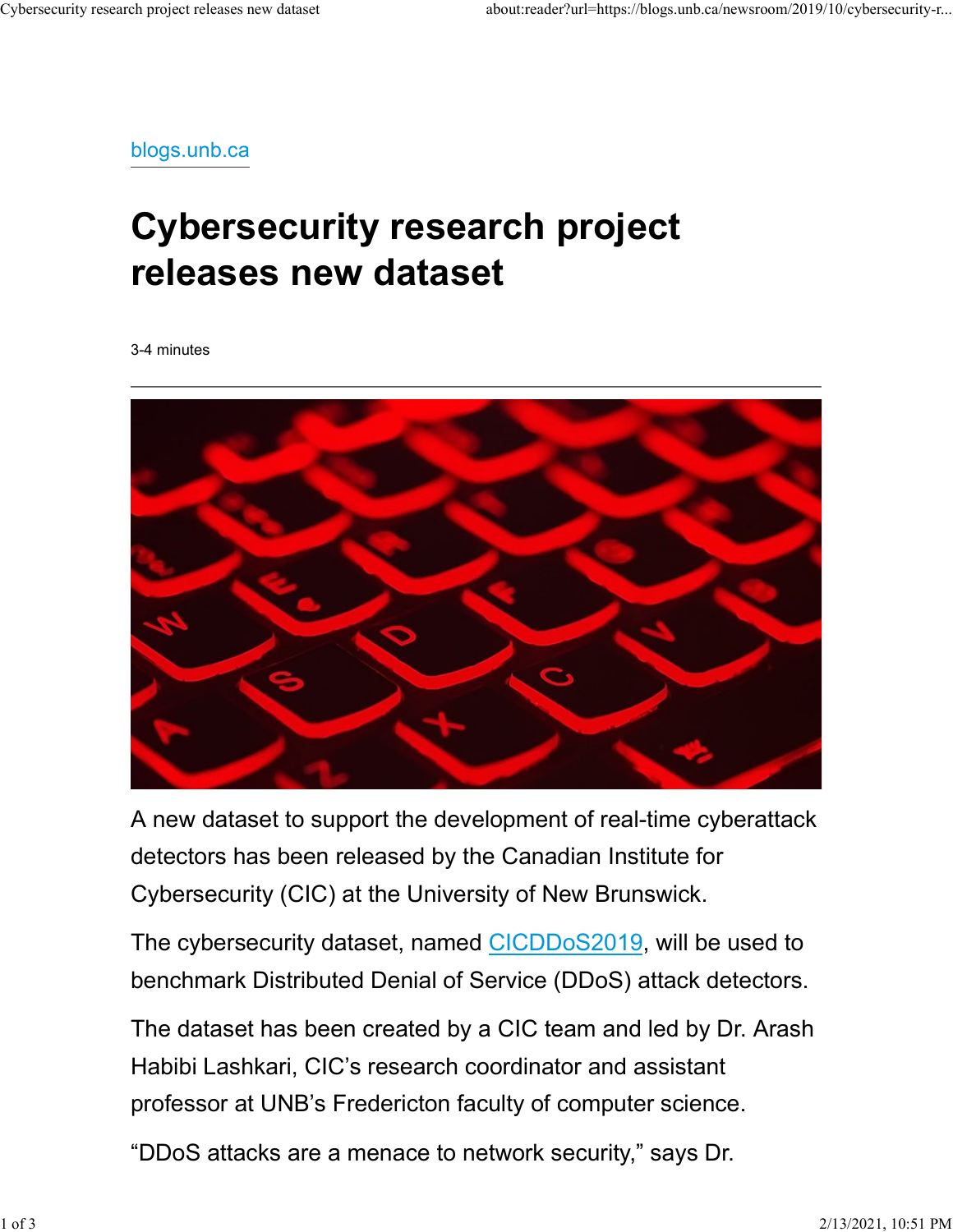Lashkari. "They aim to exhaust the target networks with malicious traffic. Whilst many statistical methods have already been designed for DDoS attack detection, developing a real-time detector with low computational overhead is still one of the major challenges faced by cybersecurity researchers." Cybersecurity research project releases new dataset<br>
Lashkari. "They aim to exhaust the target networks with malicious<br>
traffic Whilst many statistical methods have already been

> The existence of well-designed datasets is a vital part of the ongoing evaluation of new detection algorithms and techniques. The latest dataset contains up-to-date, benign versions of common DDoS attacks, allowing researchers and developers to test their solutions.

Since joining UNB five years ago, Dr. Lashkari has been involved in the generation of several datasets such as VPN Traffic (ISCX-VPN-2016), Malicious and Obfuscated URLs (ISCX-URL-2016), Tor Traffic (ISCX-Tor-2017), Android Adware (ISCX-AAGM-2017), Android Malware (CIC-AndMal-2017), and Intrusion Detection and Prevention (CIC-IDS-2017 and CSE-CIC-IDS-2018). These datasets have been used by more than 300 researchers and practitioners in their work.

"This labelled dataset allows cybersecurity researchers to test and evaluate the accuracy and detection rate of their proposed techniques, specifically machine learning-based methods with separate training and testing days," he explains.

"One of the most critical issues for businesses in the cybersecurity market is the lack of datasets to test their products before they launch," says Dr. Ali Ghorbani, director of CIC. "CIC's datasets are widely used by industry as well as universities and researchers from around the globe in testing their security products by creating real-life attack scenarios, capturing malware behaviour patterns,